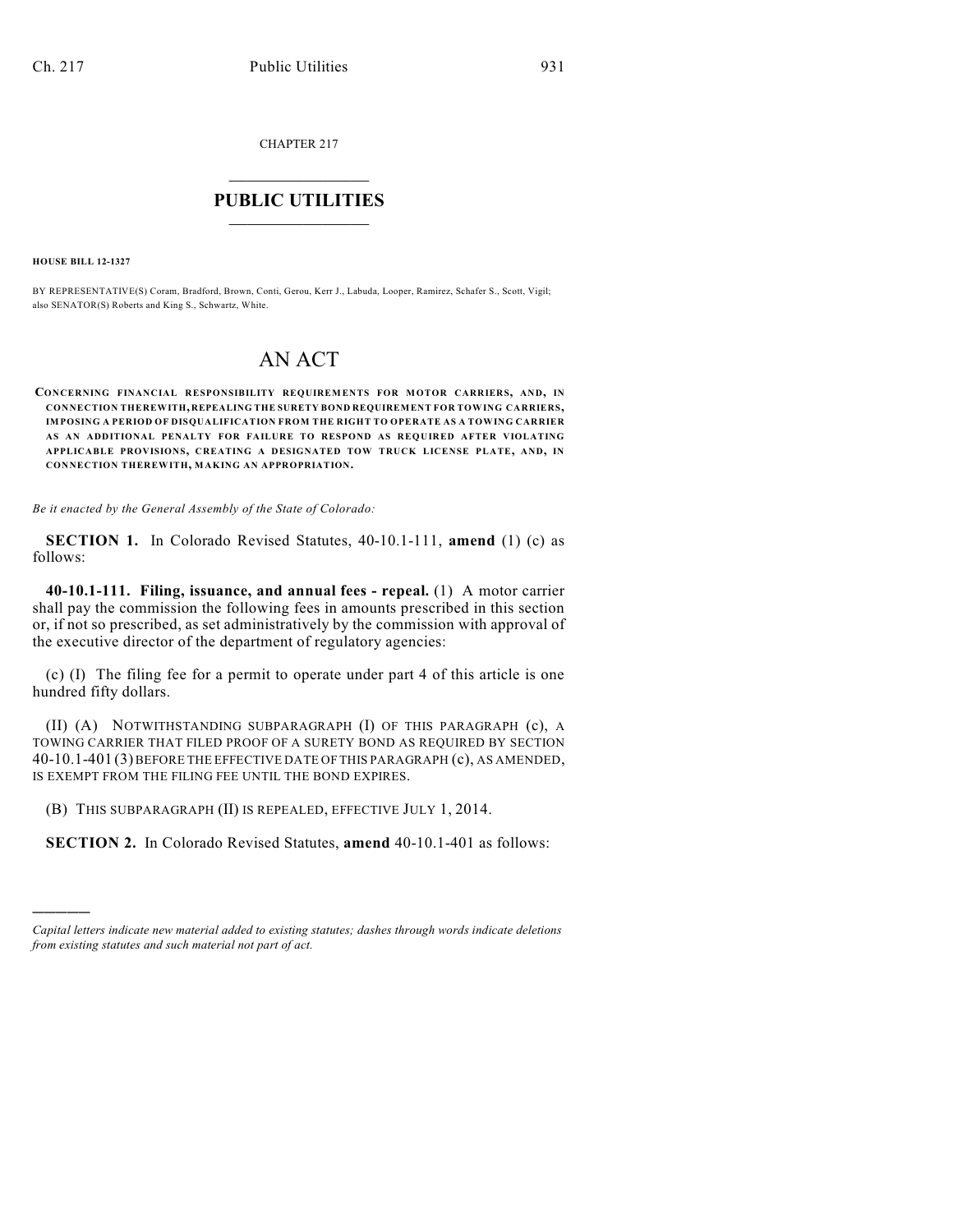**40-10.1-401. Permit requirements.** (1) (a) A person shall not operate or offer to operate as a towing carrier in intrastate commerce without first having obtained a permit therefor from the commission in accordance with this article.

(b) A person may apply for a permit under this part 4 to the commission in such form and with such information asthe commission may require. PERMITS ARE VALID FOR ONE YEAR AFTER THE DATE OF ISSUANCE.

(2) The commission may deny an application under this part 4 of a person who has, within the immediately preceding five years, been convicted of, or pled guilty or nolo contendere to, a felony. THE COMMISSION MAY ALSO DENY AN APPLICATION UNDER THIS PART 4 OR REFUSE TO RENEW THE PERMIT OF A TOWING CARRIER BASED UPON A DETERMINATION THAT THE TOWING CARRIER OR ANY OF ITS OWNERS, PRINCIPALS, OFFICERS, MEMBERS, PARTNERS, OR DIRECTORS HAS NOT SATISFIED A CIVIL PENALTY ARISING OUT OF ANY ADMINISTRATIVE OR ENFORCEMENT ACTION BROUGHT BY THE COMMISSION.

(3) (a) Except as otherwise provided in subsection (2) of this section and section 40-10.1-112 (4), the commission shall issue a permit to a towing carrier upon completion of the application, the filing of proof of workers' compensation insurance coverage in accordance with the "Workers' Compensation Act of Colorado", articles 40 to 47 of title 8, C.R.S., the filing of proof of a surety bond in the amount of at least fifty thousand dollars, and with the financial responsibility requirements of this article, and may attach to such THE permit and to the exercise of the rights granted by the permitsuch restrictions, terms, and conditions, including altering the rates and charges of such THE applicant, as are reasonably deemed necessary for the protection of the property of the public. The surety bond must be made payable to the commission and is for the purpose of paying any civil penalty assessments against the carrier that the carrier fails to pay when due.

(b) A towing carrier that held a current and valid permit on August 10, 2011, must file proof of workers' compensation insurance coverage and of the surety bond as required by paragraph (a) of this subsection (3) on or before December 31, 2011. IF A TOWING CARRIER VIOLATES THIS ARTICLE, ANY OTHER APPLICABLE PROVISION OF LAW, OR ANY RULE OR ORDER OF THE COMMISSION ISSUED UNDER THIS ARTICLE AND AS A RESULT IS ORDERED BY A COURT OR BY THE COMMISSION TO PAY A FINE OR CIVIL PENALTY THAT THE TOWING CARRIER SUBSEQUENTLY FAILS TO PAY IN FULL WITHIN THE TIME PRESCRIBED FOR PAYMENT, THEN:

(I) THE COMMISSION MAY IMMEDIATELY REVOKE THE TOWING CARRIER'S OPERATING AUTHORITY; AND

(II) THE TOWING CARRIER, ITS OWNERS, PRINCIPALS, OFFICERS, MEMBERS, PARTNERS, AND DIRECTORS, AND ANY OTHER ENTITY OWNED OR OPERATED BY ONE OR MORE OF THOSE OWNERS, PRINCIPALS, OFFICERS, MEMBERS, PARTNERS, OR DIRECTORS, MAY BE DISQUALIFIED FROM OBTAINING OR RENEWING ANY OPERATING AUTHORITY UNDER THIS ARTICLE FOR A PERIOD OF FIVE YEARS AFTER THE DATE ON WHICH THE FINE OR CIVIL PENALTY WAS DUE. THE PERIOD OF DISQUALIFICATION PURSUANT TO THIS SUBPARAGRAPH (II) IS IN ADDITION TO, AND NOT IN LIEU OF, AND DOES NOT AFFECT, ANY OTHER PENALTY OR PERIOD OF DISQUALIFICATION, INCLUDING THE PERIOD OFDISQUALIFICATION SPECIFIED IN SECTION 40-10.1-112 (4).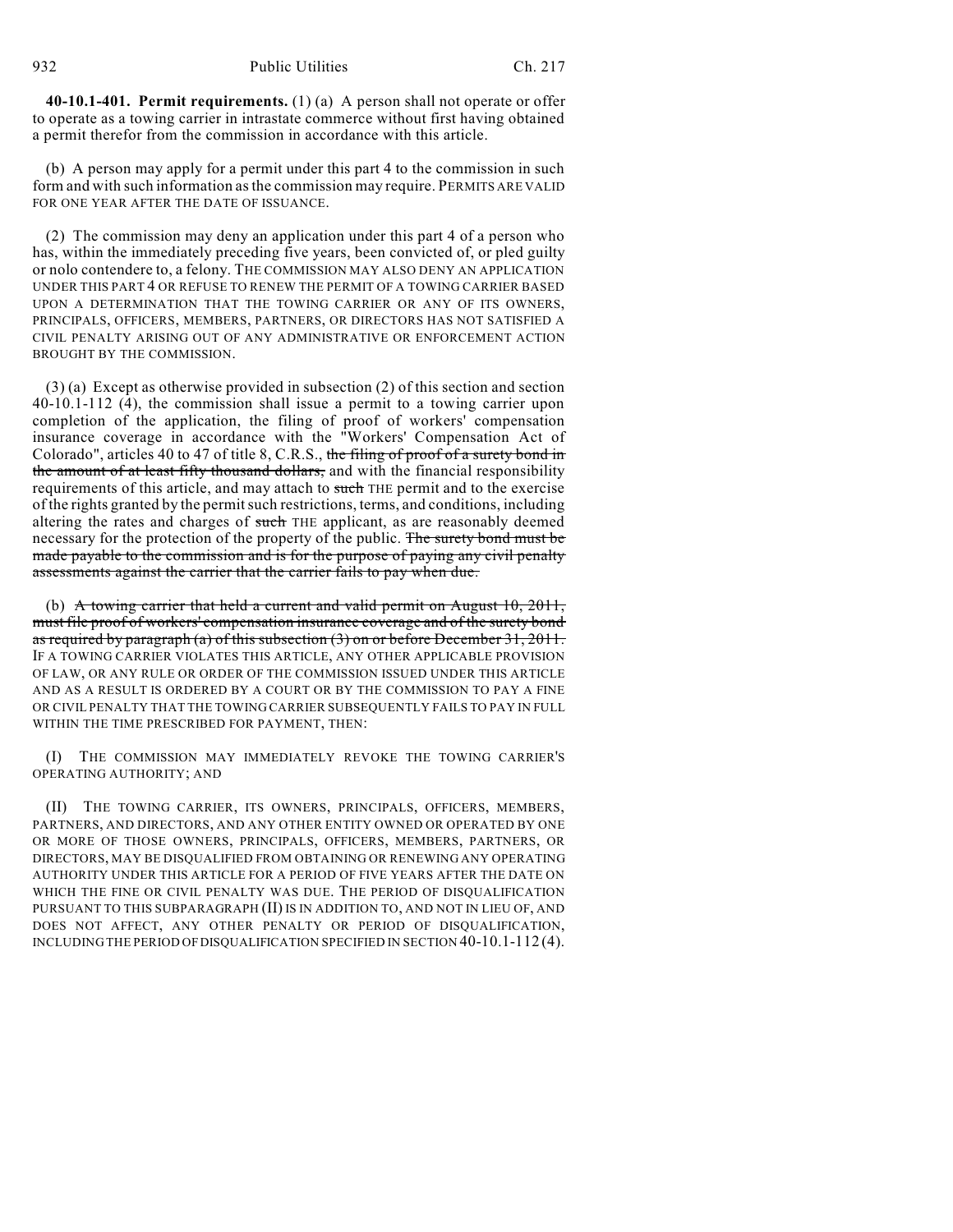(c) A TOWING CARRIER'S FACILITIES AND VEHICLES ARE SUBJECT TO INSPECTION BY THE COMMISSION AND BY AUTHORIZED PERSONNEL OF THE COLORADO STATE PATROL, WHICH SHALL PROMPTLY REPORT TO THE COMMISSION CONCERNING ANY VIOLATIONS REVEALED BY AN INSPECTION.

**SECTION 3.** In Colorado Revised Statutes, **add** 40-10.1-402 as follows:

**40-10.1-402. Verification of authority - notice of requirement for designated license plates - rules - repeal.** (1) (a) THE COMMISSION SHALL EITHER:

(I) CREATE A DOCUMENT THAT A PERSON AUTHORIZED TO OPERATE AS A TOWING CARRIER UNDER THIS ARTICLE MAY USE TO VERIFY TO THE DEPARTMENT OF REVENUE OR THE DEPARTMENT'S AUTHORIZED AGENT THAT THE PERSON IS SO AUTHORIZED; OR

(II) CREATE A SYSTEM TO ELECTRONICALLY VERIFY TO THE DEPARTMENT OF REVENUE OR THE DEPARTMENT'S AUTHORIZED AGENT THAT THE PERSON IS AUTHORIZED TO PROVIDE TOWING SERVICES UNDER THIS PART 4.

(b) UPON REQUEST, THE COMMISSION SHALL PROVIDE THE DOCUMENT TO THE PERSON WITH SUCH AUTHORITY OR THE ELECTRONIC VERIFICATION TO THE DEPARTMENT OF REVENUE OR THE DEPARTMENT'S AUTHORIZED AGENT.

(2) THE COMMISSION MAY PROMULGATE RULES TO IMPLEMENT THIS SECTION AND TO ENFORCE SECTION 42-3-235.5, C.R.S.

(3) (a) BY JANUARY 1, 2013, THE COMMISSION SHALL NOTIFY EACH PERSON AUTHORIZED TO PROVIDE TOWING SERVICES UNDER THIS ARTICLE OF THE REQUIREMENTS OF SECTION 42-3-235.5, C.R.S.

(b) THIS SUBSECTION (3) IS REPEALED, EFFECTIVE JULY 1, 2013.

**SECTION 4.** In Colorado Revised Statutes, **add** 42-3-235.5 as follows:

**42-3-235.5. Tow truck license plates - conditions for use - transitional provisions - repeal.** (1) THE TOW TRUCK LICENSE PLATE IS HEREBY ESTABLISHED. THE PLATE CONSISTS OFBLACK LETTERS ON A YELLOW BACKGROUND AND FEATURES THE WORDS "COLORADO" ACROSS THE TOP AND "TOW TRUCK" ACROSS THE BOTTOM OF THE PLATE.

(2) A PERSON WHO IS AUTHORIZED TO OPERATE AS A TOWING CARRIER UNDER ARTICLE 10.1 OF TITLE 40, C.R.S., SHALL REGISTER A MOTOR VEHICLE USED FOR TOWING PURPOSES UNDER THIS ARTICLE AND DISPLAY EITHER TOW TRUCK LICENSE PLATES OR APPORTIONED PLATES ON THE VEHICLE. UPON REGISTRATION, THE DEPARTMENT SHALL ISSUE TOW TRUCK LICENSE PLATES FOR THE VEHICLE IN ACCORDANCE WITH THIS SECTION. THE DEPARTMENT SHALL NOT ISSUE TOW TRUCK LICENSE PLATES UNLESS THE PERSON EITHER SUBMITS A VERIFICATION DOCUMENT OR THE PUBLIC UTILITIES COMMISSION ELECTRONICALLY VERIFIES THE AUTHORIZATION AS PROVIDED IN SECTION 40-10.1-402, C.R.S.

(3) (a) A PERSON PROVIDING TOWING CARRIER SERVICES USING A MOTOR VEHICLE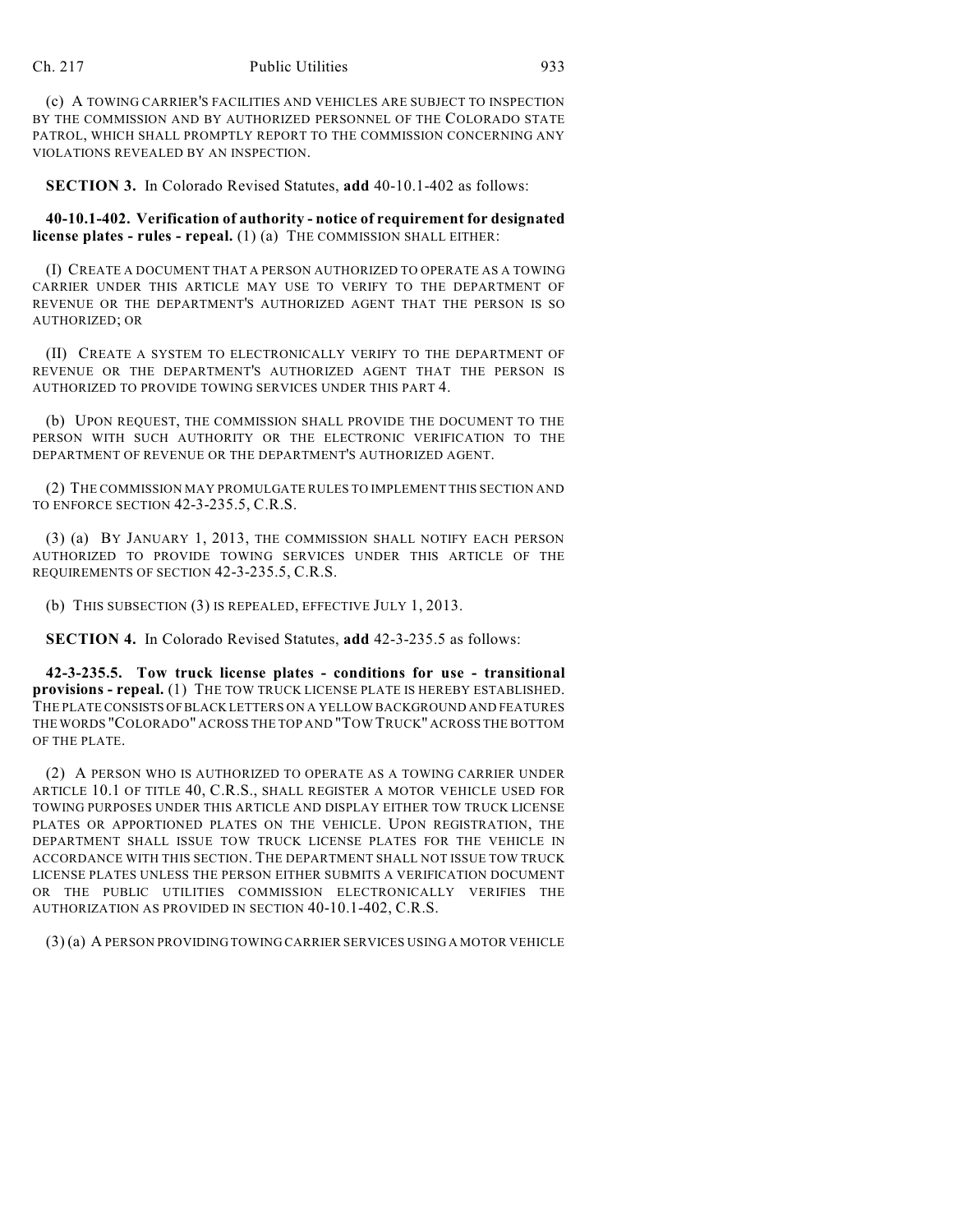THAT WAS REGISTERED ON JANUARY 1, 2013, IS NOT REQUIRED TO OBTAIN TOW TRUCK LICENSE PLATES UNTIL THE VEHICLE IS SCHEDULED FOR RENEWAL OF THE CURRENT REGISTRATION. UPON RENEWING A REGISTRATION FOR A TOW TRUCK REGISTERED UNDER THIS ARTICLE, THE DEPARTMENT SHALL ISSUE TOW TRUCK LICENSE PLATES FOR THE VEHICLE IN ACCORDANCE WITH THIS SECTION.

(b) THIS SUBSECTION (3) IS REPEALED, EFFECTIVE JANUARY 1, 2014.

(4) A PERSON SHALL NOT OPERATE A MOTOR VEHICLE WITH TOW TRUCK LICENSE PLATES OR TEMPORARY TOW TRUCK LICENSE PLATES UNLESS THE MOTOR VEHICLE TO WHICH THE PLATES ARE ATTACHED IS REQUIRED BY SUBSECTION (2) OF THIS SECTION TO BEAR TOW TRUCK LICENSE PLATES.

(5) IF THE PERSON WHO OWNS THE MOTOR VEHICLE WITH TOW TRUCK LICENSE PLATES IS NOT THE PERSON UNDER WHOSE AUTHORITY THE MOTOR VEHICLE OPERATES UNDER ARTICLE 10.1 OF TITLE 40, C.R.S., THE PERSON WITH THE AUTHORITY MAY REQUEST THAT THE DEPARTMENT REQUIRE THE PLATES TO BE REPLACED.WITHIN THIRTY DAYS AFTER RECEIVINGTHEREQUEST, THE DEPARTMENT SHALL REQUIRE THE OWNER OF THE MOTOR VEHICLE TO RETURN THE TOW TRUCK LICENSE PLATES AND BE ISSUED NEW LICENSE PLATES. THE OWNER OF THE MOTOR VEHICLE SHALL SURRENDER THE TOW TRUCK LICENSE PLATES TO THE DEPARTMENT WITHIN TEN DAYS AFTER RECEIVING NOTICE FROM THE DEPARTMENT UNLESS THE OWNER OF THE MOTOR VEHICLE OBTAINS AUTHORITY TO OPERATE A TOW TRUCK UNDER PART 4 OF ARTICLE 10.1 OF TITLE 40, C.R.S., EITHER DIRECTLY OR AS AN AGENT, AND EITHER THE PERSON SUBMITS A VERIFICATION DOCUMENT OR THE PUBLIC UTILITIES COMMISSION ELECTRONICALLY VERIFIES THE AUTHORIZATION AS PROVIDED IN SECTION 40-10.1-402, C.R.S.

(6) A PERSON WHO VIOLATES THIS SECTION COMMITS A CLASS B TRAFFIC INFRACTION, PUNISHABLE BY A FINE OF SEVENTY-FIVE DOLLARS.

(7) THIS SECTION IS EFFECTIVE JANUARY 1, 2013.

**SECTION 5. Appropriation.** (1) In addition to any other appropriation, there is hereby appropriated, out of any moneys in the license plate cash fund created in section 42-3-301 (1) (b), Colorado Revised Statutes, not otherwise appropriated, to the department of revenue, for the fiscal year beginning July 1, 2012, the sum of \$11,840, or so much thereof as may be necessary, to be allocated for the implementation of this act.

(2) In addition to any other appropriation, there is hereby appropriated, out of any moneys in the Colorado state titling and registration account in the highway users tax fund created in section 42-1-211 (2), Colorado Revised Statutes, not otherwise appropriated, to the department of revenue, for the fiscal year beginning July 1, 2012, the sum of \$12,210, or so much thereof as may be necessary, for the purchase of computer center services.

(3) In addition to any other appropriation, there is hereby appropriated to the governor - lieutenant governor - state planning and budgeting, for the fiscal year beginning July 1, 2012, the sum of \$12,210, or so much thereof as may be necessary, for allocation to the office of information technology, for the provision